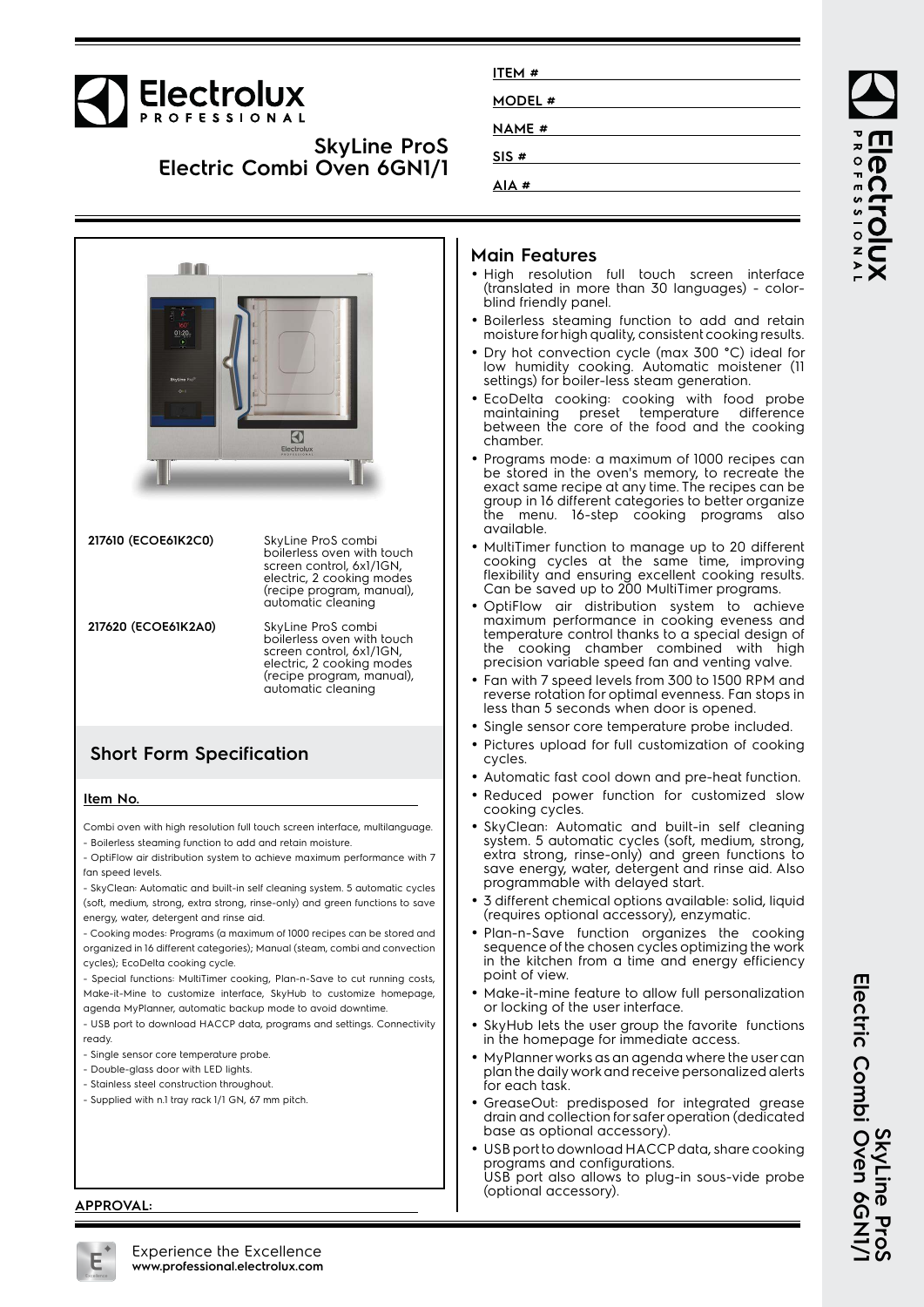

#### **SkyLine ProS Electric Combi Oven 6GN1/1**

PNC 922266 ❑

• Double-step door opening kit PNC 922265 ❑

• Grid for whole chicken (8 per grid - 1,2kg

- Connectivity ready for real time access to connected appliances from remote and HACCP monitoring (requires optional accessory).
- Trainings and guidances supporting materials easily accessible by scanning QR-Code with any mobile device.
- Back-up mode with self-diagnosis is automatically activated if a failure occurs to avoid downtime.
- Automatic consumption visualization at the end of the cycle.

#### **Construction**

- Human centered design with 4-star certification for ergonomics and usability.
- Wing-shaped handle with ergonomic design and hands-free opening with the elbow, making managing trays simpler (Registered Design at EPO).
- Double thermo-glazed door with open frame construction, for cool outside door panel. Swing hinged easy-release inner glass on door for easy cleaning.
- Seamless hygienic internal chamber with all rounded corners for easy cleaning.
- 304 AISI stainless steel construction throughout.
- Front access to control board for easy service.
- IPX 5 spray water protection certification for easy cleaning.
- Supplied with n.1 tray rack 1/1 GN, 67 mm pitch.

#### **Optional Accessories**

- Water softener with cartridge and flow meter for 6 & 10 GN 1/1 ovens (lowmedium steam usage - less than 2hrs per day full steam) PNC 920002 ❑
- Water softener with cartridge and flow meter (high steam usage) PNC 920003  $\Box$
- Water softener with salt for ovens with automatic regeneration of resin PNC 921305 ❑
- • Resin sanitizer for water softener (921305) PNC 921306 ❑
- Wheel kit for 6 & 10 GN 1/1 and 2/1 GN oven base (not for the disassembled one) PNC 922003 ❑
- Pair of AISI 304 stainless steel grids, GN PNC 922017 1/1  $\Box$
- Pair of grids for whole chicken (8 per grid - 1,2kg each), GN 1/1 PNC 922036 ❑
- AISI 304 stainless steel grid, GN 1/1 PNC 922062  $\Box$
- Grid for whole chicken (4 per grid 1,2kg PNC 922086 each), GN 1/2 ❑
- External side spray unit (needs to be mounted outside and includes support to be mounted on the oven) PNC 922171 ❑
- Baking tray for 5 baguettes in perforated aluminum with silicon coating, 400x600x38mm PNC 922189  $\Box$
- Baking tray with 4 edges in perforated aluminum, 400x600x20mm PNC 922190 ❑
- Baking tray with 4 edges in aluminum, 400x600x20mm PNC 922191 ❑ • Pair of frying baskets PNC 922239
- ❑ • AISI 304 stainless steel bakery/pastry grid 400x600mm PNC 922264 ❑
- each), GN 1/1 • USB probe for sous-vide cooking PNC 922281 □ • Grease collection tray, GN 1/1, H=100 mm PNC 922321 ❑ • Kit universal skewer rack and 4 long skewers for Lenghtwise ovens PNC 922324 ❑ • Universal skewer rack PNC 922326 ❑ • 4 long skewers PNC 922327 ❑ • Smoker for lengthwise and crosswise oven (4 kinds of smoker wood chips are available on request) PNC 922338 ❑ • Water nanofilter for 6 & 10 GN 1/1 ovens PNC 922342 ❑ • External reverse osmosis filter for 6 & 10 GN PNC 922343 ❑ 1/1 ovens • Multipurpose hook PNC 922348 ❑ • 4 flanged feet for 6 & 10 GN , 2", 100-130mm PNC 922351 ❑ • Grid for whole duck (8 per grid - 1,8kg each), GN 1/1 PNC 922362 ❑ • Tray support for 6 & 10 GN 1/1 disassembled PNC 922382 ❑ open base • Wall mounted detergent tank holder PNC 922386 ❑ • Tray rack with wheels, 6 GN 1/1, 65mm pitch PNC 922600 ❑ • Tray rack with wheels, 5 GN 1/1, 80mm pitch PNC 922606 ❑ • Bakery/pastry tray rack with wheels 400x600mm for 6 GN 1/1 oven and blast chiller freezer, 80mm pitch (5 runners) PNC 922607 ❑ • Slide-in rack with handle for 6 & 10 GN 1/1 oven PNC 922610 ❑ • Open base with tray support for 6 & 10 GN PNC 922612 ❑ 1/1 oven • Cupboard base with tray support for 6 & 10 PNC 922614 ❑ GN 1/1 oven • Hot cupboard base with tray support for 6 PNC 922615 ❑ & 10 GN 1/1 oven holding GN 1/1 or400x600mm • External connection kit for detergent and rinse aid PNC 922618 ❑ • Grease collection kit for GN 1/1-2/1 cupboard base (trolley with 2 tanks, open/ close device and drain) PNC 922619 ❑ • Stacking kit for electric 6+6 GN 1/1 ovens or PNC 922620 ❑ electric 6+10 GN 1/1 GN ovens • Trolley for slide-in rack for 6 & 10 GN 1/1 oven and blast chiller freezer PNC 922626 ❑ • Trolley for mobile rack for 2 stacked 6 GN 1/1 ovens on riser PNC 922628 ❑ • Trolley for mobile rack for 6 GN 1/1 on 6 or 10 GN 1/1 ovens PNC 922630 ❑ •• Riser on feet for 2 6 GN 1/1 ovens or a 6 GN PNC 922632 □ 1/1 oven on base • Riser on wheels for stacked 2x6 GN 1/1 ovens, height 250mm PNC 922635 ❑ • Stainless steel drain kit for 6 & 10 GN oven, dia=50mm PNC 922636 ❑ • Plastic drain kit for 6 &10 GN oven, dia=50mm PNC 922637 ❑
	- Trolley with 2 tanks for grease collection PNC 922638 ❑ • Grease collection kit for open base (trolley with 2 tanks, open/close device and drain) PNC 922639 ❑ •Vall support for 6 GN 1/1 oven PNC 922643 □
- Dehydration tray, GN 1/1, H=20mm PNC 922651 ❑



**SkyLine ProS Electric Combi Oven 6GN1/1**

The company reserves the right to make modifications to the products without prior notice. All information correct at time of printing.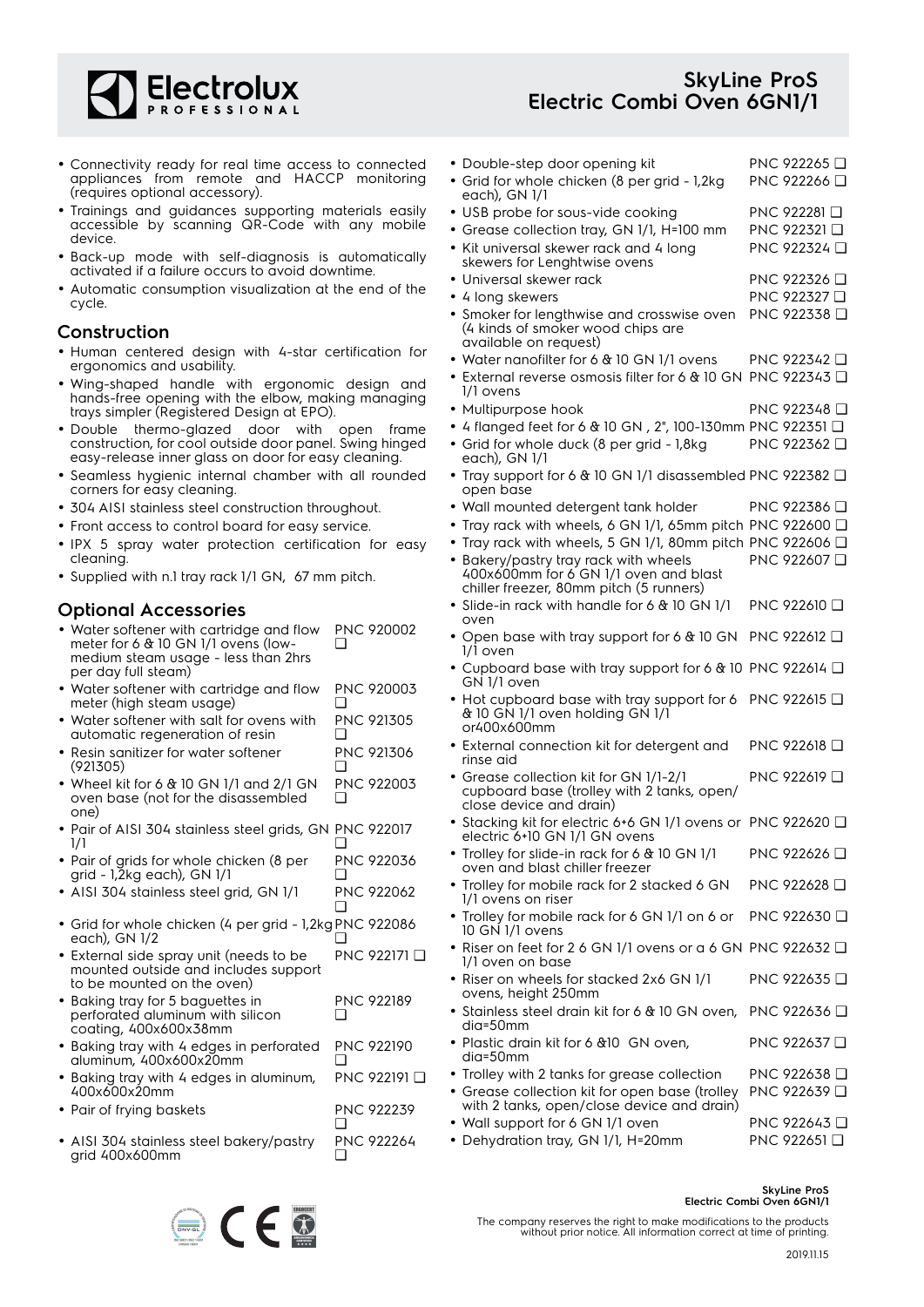

## **SkyLine ProS Electric Combi Oven 6GN1/1**

- Flat dehydration tray, GN 1/1 PNC 922652  $\Box$
- Open base for 6 & 10 GN 1/1 oven, disassembled - NO accessory can be fitted with the exception of 922382 PNC 922653 ❑
- Bakery/pastry rack kit for 6 GN 1/1 oven with 5 racks 400x600mm and 80mm pitch PNC 922655 ❑
- Stacking kit for gas 6 GN 1/1 oven placed on 7kg and 15kg crosswise blast ❑ chiller freezer PNC 922657
- Heat shield for stacked ovens 6 GN 1/1 on 6 GN 1/1 PNC 922660 ❑
- Heat shield for stacked ovens 6 GN 1/1 on 10 GN 1/1 PNC 922661 ❑
- Heat shield for 6 GN 1/1 oven PNC 922662  $\Box$
- • Compatibility kit for installation of 6 GN 1/1 electric oven on previous 6 GN 1/1 electric oven PNC 922679  $\Box$
- Fixed tray rack for 6 GN 1/1 and 400x600mm grids PNC 922684 ❑
- Kit to fix oven to the wall PNC 922687 ❑
- Tray support for 6 & 10 GN 1/1 open base PNC 922690 ❑
- • 4 adjustable feet with black cover for 6 & 10 GN ovens, 150-200mm PNC 922693 ❑
- Wifi board (NIU) PNC 922695 ❑
- Detergent tank holder for open base PNC 922699 ❑
- Bakery/pastry runners 400x600mm for 6 PNC 922702 & 10 GN 1/1 oven base ❑
- Wheels for stacked ovens PNC 922704 ❑ • Spit for lamb or suckling pig (up to 12kg) PNC 922709
- for GN 1/1 ovens ❑ • Probe holder for liquids PNC 922714
- ❑ • Odourless hood with fan for 6 & 10 GN 1/1 electric ovens PNC 922718  $\Box$
- • Condensation hood with fan for 6 & 10 GN 1/1 electric oven PNC 922723  $\Box$
- Exhaust hood with fan for 6 & 10 GN 1/1 ovens PNC 922728 ❑
- Exhaust hood without fan for 6&10 1/1GN ovens PNC 922733 ❑ • Fixed tray rack, 5 GN 1/1, 85mm pitch PNC 922740
- $\Box$ • 4 high adjustable feet for 6 & 10 GN ovens, 230-290mm PNC 922745  $\Box$
- Tray for traditional static cooking, H=100mm PNC 922746  $\Box$
- Double-face griddle, one side ribbed and one side smooth, 400x600mm PNC 922747  $\Box$ • Non-stick universal pan, GN 1/1, H=20mm PNC 925000 ❑ • Non-stick universal pan, GN 1/ 1, PNC 925001
- H=40mm  $\Box$ • Non-stick universal pan, GN 1/1, H=60mm PNC 925002 ❑
- Double-face griddle, one side ribbed and one side smooth, GN 1/1 PNC 925003 ❑



- 
- Wood chips: maple, 450gr PNC 930211 □
- Wood chips: cherry, 450gr PNC 930212 ❑
- • Compatibility kit for installation on previous PNC 930217 ❑base GN 1/1